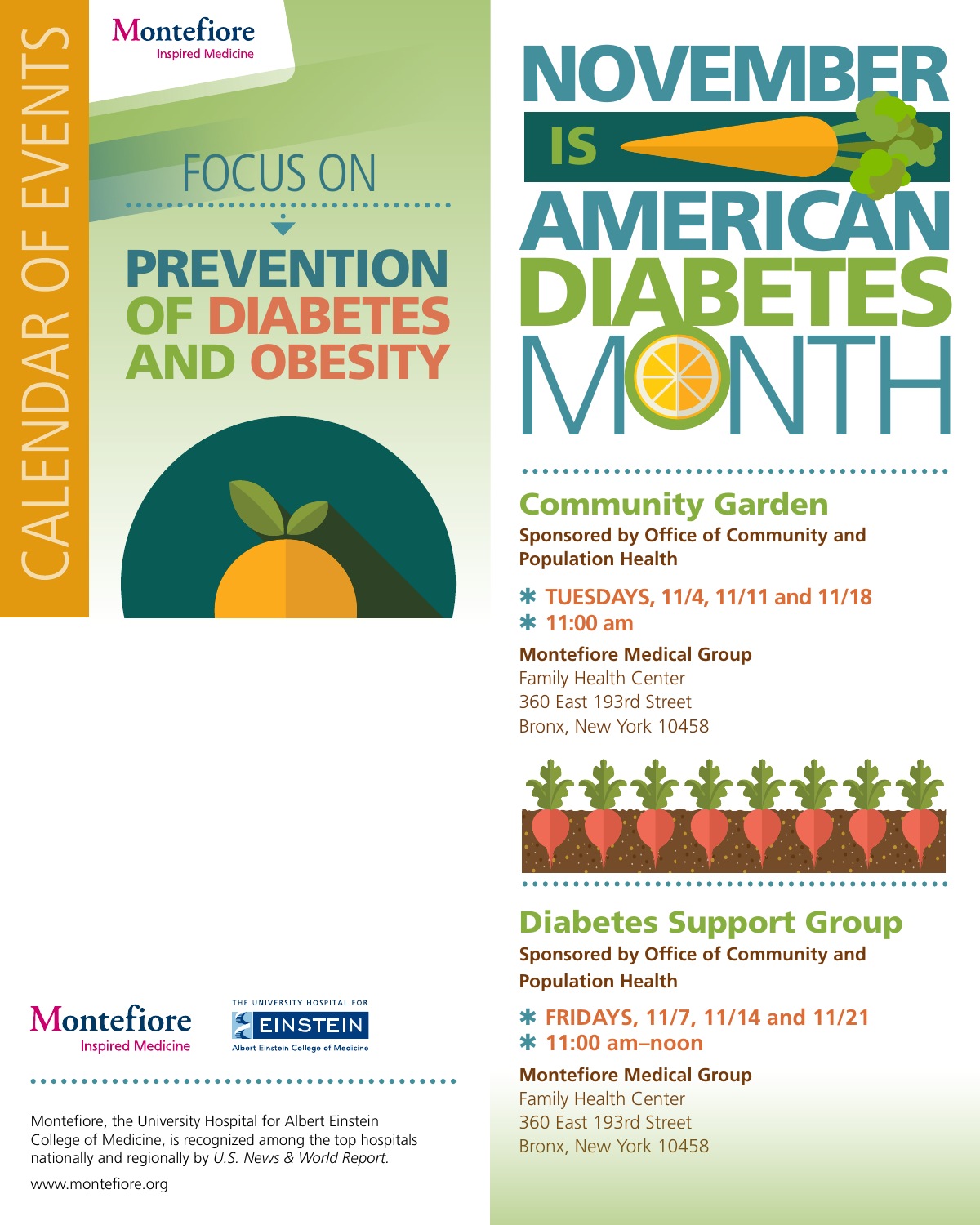# Diabetes Support Group for People with Type 2 **Diabetes**

## Q **MONDAY, 11/17** Q **5:30–7:00 pm**

#### **Weiler Hospital**

Department of Medicine Conference Room 2-76, 2nd floor 1825 Eastchester Road Bronx, New York 10461

. . . . . . . . . . . . . . . . . .



# Weight Management Group

**Sponsored by Office of Community and Population Health** 

#### Q **TUESDAYS, 11/4, 11/11 and 11/18** Q **5:00–6:00 pm**

**Montefiore Medical Group** Family Health Center 360 East 193rd Street Bronx, New York 10458

# Farmers' Market

#### Q **TUESDAYS, 11/4, 11/11 and 11/18**  Q **10:00 am**

#### **Montefiore Medical Group**

Family Health Center 360 East 193rd Street Bronx, New York 10458

## Q **TUESDAYS, 11/4, 11/11 and 11/18**  Q **11:30 am**

#### **Montefiore Medical Group**

Comprehensive Health Care Center 305 East 160th Street Bronx, New York 10451

#### l Farmers' Market

**Sponsored by Office of Community and Population Health** 

## Q **TUESDAYS, 11/4, 11/11 and 11/18**  Q **Noon–1:00 pm**

#### **Montefiore Medical Group**

Grand Concourse 2532 Grand Concourse Bronx, New York 10458

## Q **TUESDAYS, 11/4, 11/11 and 11/18**  Q **10:00 am**

#### **Montefiore Medical Center**

Greene Medical Arts Pavilion, 8th floor 3400 Bainbridge Avenue Bronx, New York 10467

## Q **TUESDAYS, 11/4, 11/11 and 11/18** Q **10:30–11:30 am**

#### **Montefiore Medical Group**

University Avenue Family Practice 105 West 188th Street Bronx, New York 10468

## Q **TUESDAYS, 11/4, 11/11 and 11/18**  Q **11:00 am**

#### **Montefiore Medical Group** Comprehensive Family Care Center 1621 Eastchester Road Bronx, New York 10461

## Q **WEDNESDAYS, 11/5, 11/12 and 11/19**  Q **9:00–10:00 am**

#### **Montefiore Medical Group**

Co-op City Community Center 2100 Bartow Avenue Bronx, New York 10475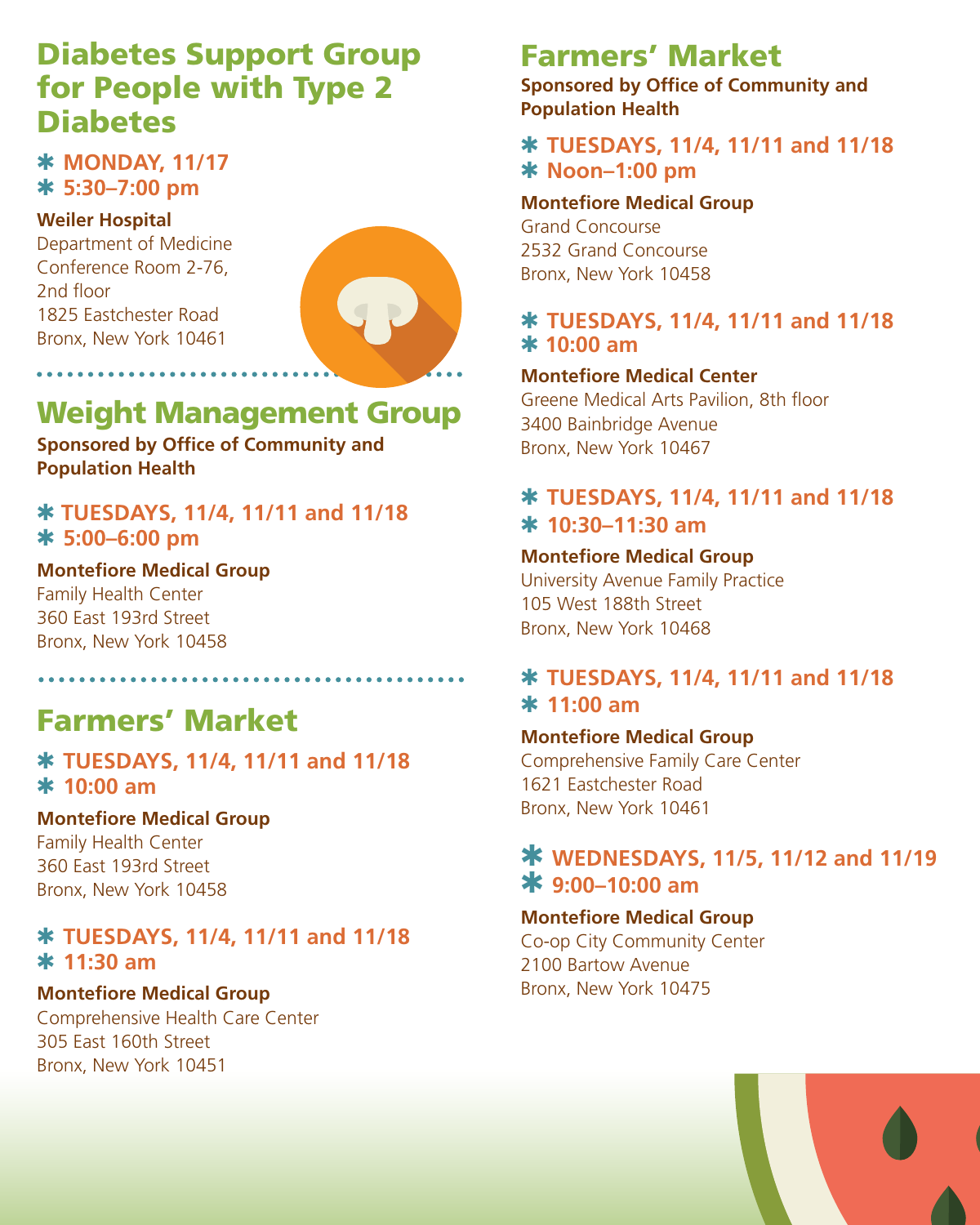## Q **WEDNESDAYS, 11/5, 11/12 and 11/19**  Q **10:15–11:15 am**

**Montefiore Medical Group** Grand Concourse 2532 Grand Concourse Bronx, New York 10458

## **\* FRIDAY, 11/7** Q **10:00 am**

**Montefiore Medical Group** Bronx East 2300 Westchester Avenue Bronx, New York 10462

## Q **FRIDAYS, 11/7, 11/14 and 11/21**  Q **9:00–10:00 am**

#### **Montefiore Medical Group**

Co-op City Community Center 115 Dreiser Loop Bronx, New York 10475

. . . . . . . . . . . . .



# Food **Demonstrations**

Q **MONDAY, 11/3**   $*1:00-3:00$  pm (Pediatrics, 1st floor)

Q **THURSDAY, 11/13**  Q **9:30–11:30 am** (4th floor)

Q **THURDAY, 11/20 \* 1:00–3:00 pm** (Women's Health, 2nd floor)

## **Montefiore Medical Group** Family Care Center

# Food Demonstrations

**Sponsored by Office of Community and Population Health** 

## Q **MONDAYS, 11/3, 11/10 and 11/17** Q **1:00 pm**

#### **Montefiore Medical Group**

Co-op City Community Center 115 Dreiser Loop, Patient waiting area Bronx, New York 10475

## Q **WEDNESDAYS, 11/5, 11/12 and 11/19**  Q **3:00 pm**

#### **Montefiore Medical Group**

Co-op City Community Center 2100 Bartow Avenue, Patient waiting area Bronx, New York 10475

## Q **WEDNESDAYS, 11/5, 11/12 and 11/19**  Q **2:00 pm**

## **Montefiore Medical Group**

West Farms Family Practice 1055 East Tremont Avenue, Patient waiting area Bronx, New York 10460

## Q **FRIDAYS, 11/7, 11/14 and 11/21**  Q **1:00–2:00 pm**

#### **Montefiore Medical Group**

Family Health Center 360 East 193rd Street, Patient waiting area Bronx, New York 10458

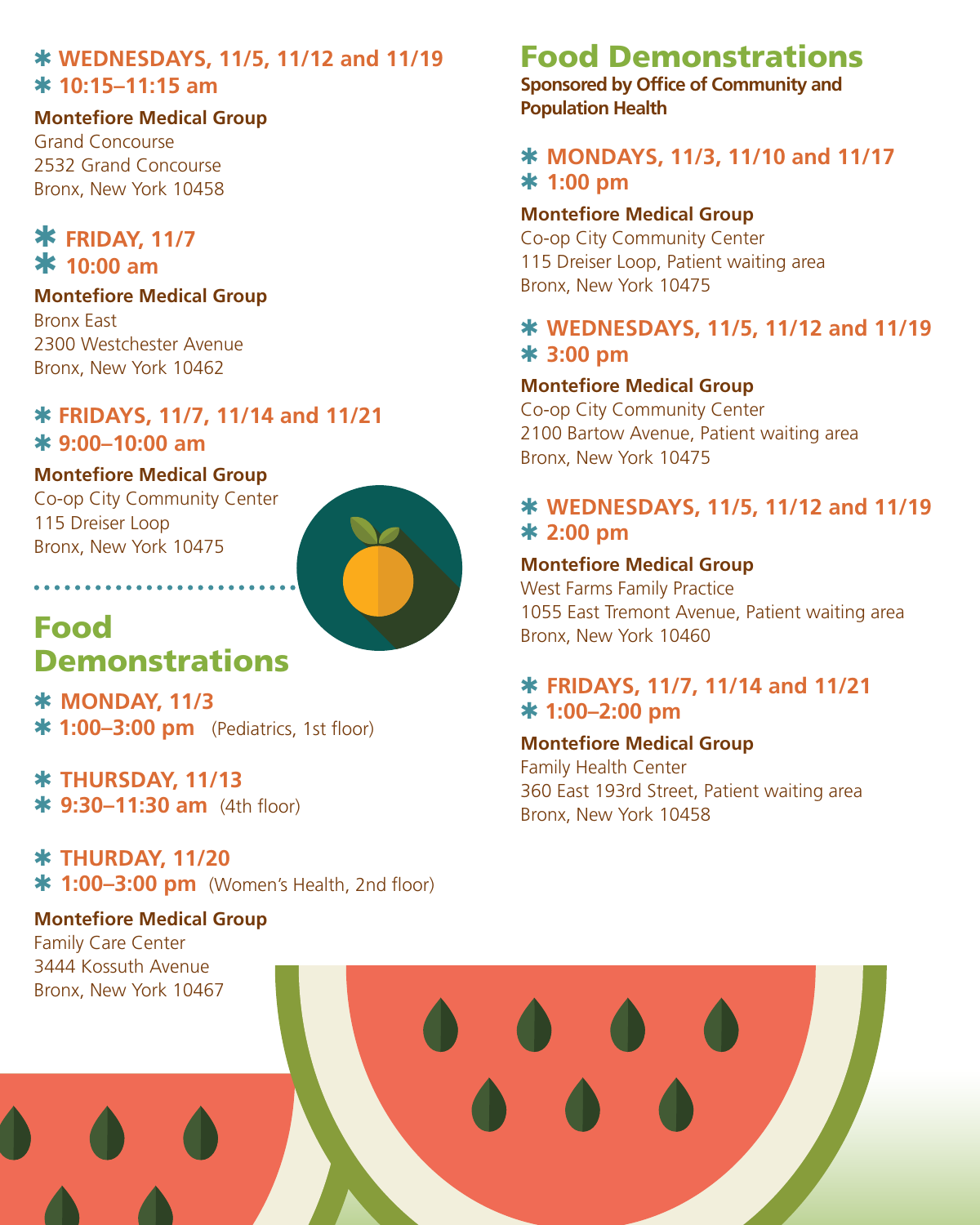# SALUD EN LA COMUNIDAD



Hostos Community College 500 Grand Concourse Bronx, New York 10451

## Join us for a day filled with:

- **n** Live entertainment
- **n** Diabetes workshops
- **N** Health screenings
- **n** Food demonstrations
- **N** Health education

SATURDAY, NOVEMBER 1, 2014 10:00 am–5:00 pm

Sponsored by Novo Nordisk



**UNIVISION FARMACIA®** 

GROUPS **DEMONSTRATIONS CLASSES DISCUSSI WORKSHO** GARDE **INFORMATION** 

# Small Steps in Preventing Diabetes

**Sponsored by Office of Community and Population Health** 

**Aisling Irish Community Center**  990 McLean Avenue Yonkers, New York 10704

Q **THURSDAY, 11/13**  Q **6:00 pm**

**Bronx Health Link, Inc.**  851 Grand Concourse 9th floor, Suite 91 Bronx, New York 10451

Q **WEDNESDAY, 11/19**  Q **10:00 am–noon**

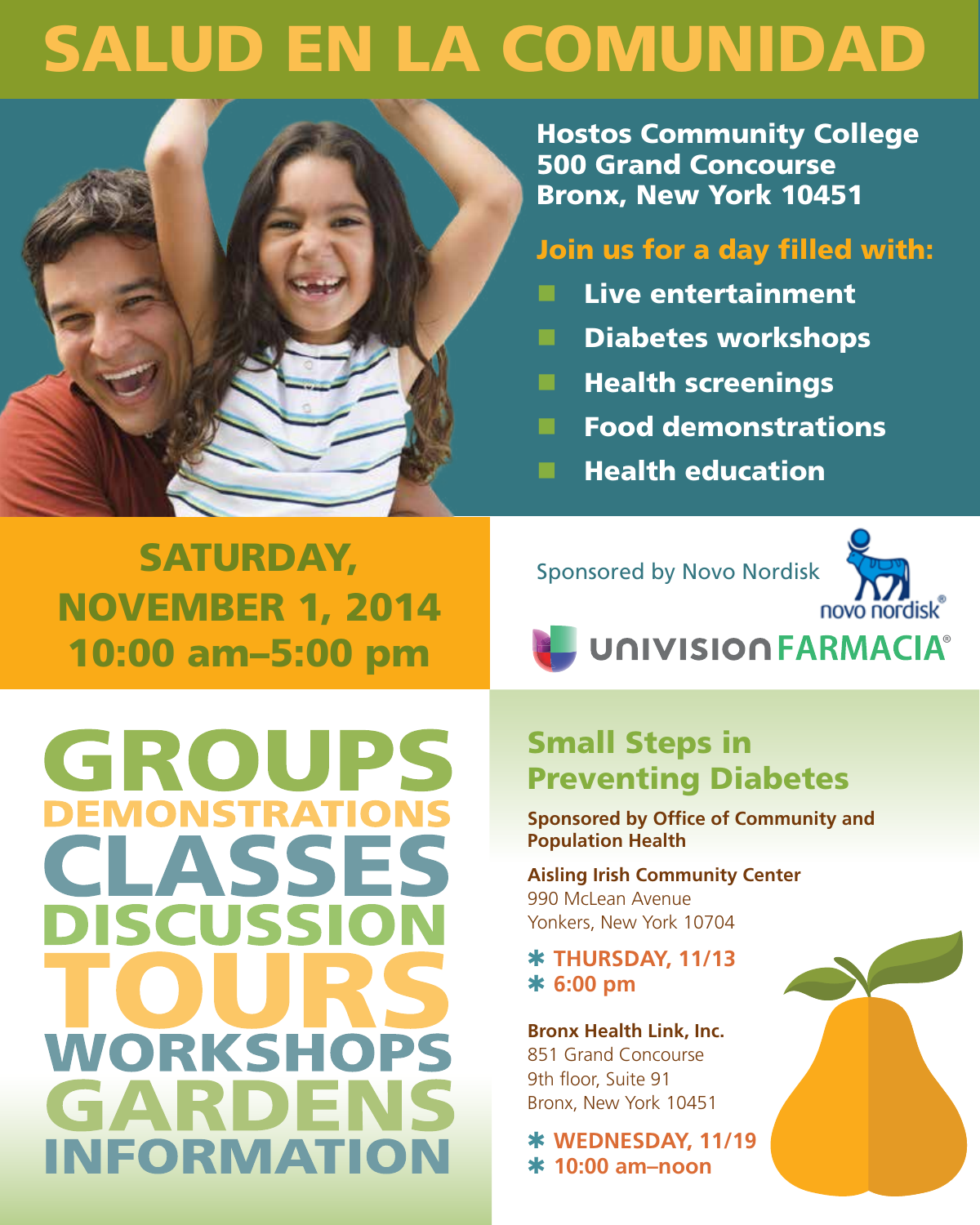# **Diabetes** Informational Table

**Montefiore Medical Group Family Care Center**  3444 Kossuth Avenue, Lobby Bronx, New York 10467

| <b>* TUESDAY, 11/4</b> |
|------------------------|
| * 1:30-3:30 pm         |

Q **TUESDAY, 11/18**  Q **1:30–3:30 pm**

Q **MONDAY, 11/24**  Q **1:30–3:30 pm** Q **WEDNESDAY, 11/12**  Q **9:30–11:30 am**

**Wakefield Ambulatory Care Center** 4234 Bronx Boulevard Bronx, New York 10466

## Q **THURSDAYS 11/6 and 11/20**  Q **1:00-2:00 pm**

Q **FRIDAY, 11/14**  Q **1:00-2:00 pm**

Q **FRIDAY, 11/21** Q **3:00-4:00 pm**



# Exercise Demonstrations

**Montefiore Medical Group Family Care Center**  3444 Kossuth Avenue Bronx, New York 10467

**Adult, 5th floor** Q **WEDNESDAY, 11/5**  Q **2:00–3:00 pm**

**Pediatrics, 1st floor** Q **MONDAY, 11/17**  Q **2:00–3:00 pm**

**Pediatrics, 1st floor** Q **THURSDAY, 11/6**  Q **2:00–3:00 pm**

**Adult, 4th floor** Q **WEDNESDAY, 11/19**  Q **2:00–3:00 pm**

**Pediatrics, 2nd floor** Q **TUESDAY, 11/11**  Q **2:00–3:00 pm**

**Pediatrics, 2nd floor** Q **TUESDAY, 11/25**  Q **11:00 am-noon**

# Sugar-Free Beverages

Q **WEDNESDAY, 11/5**  Q **11:30 am–1:30 pm**

**Montefiore Medical Center Moses Campus, Food Pavilion\*** 111 East 210th Street Bronx, New York 10467

**Montefiore Medical Center Einstein Campus, Lubin Dining Hall** 1825 Eastchester Road Bronx, New York 10458

## **Montefiore Medical Center**

**Wakefield Campus, Cafeteria** 600 East 233rd Street Bronx, New York 10466

. . . . . . . . . . . . .

# Healthy Snack Day

Q **WEDNESDAY, 11/12**  Q **11:30 am–1:30 pm** 

**Montefiore Medical Center Moses Campus, Food Pavilion\*** 111 East 210th Street Bronx, New York 10467

**Montefiore Medical Center Einstein Campus, Lubin Dining Hall** 1825 Eastchester Road Bronx, New York 10458

**Montefiore Medical Center Wakefield Campus, Cafeteria** 600 East 233rd Street Bronx, New York 10466

# $11/14$  WORLD DIABETES DAY